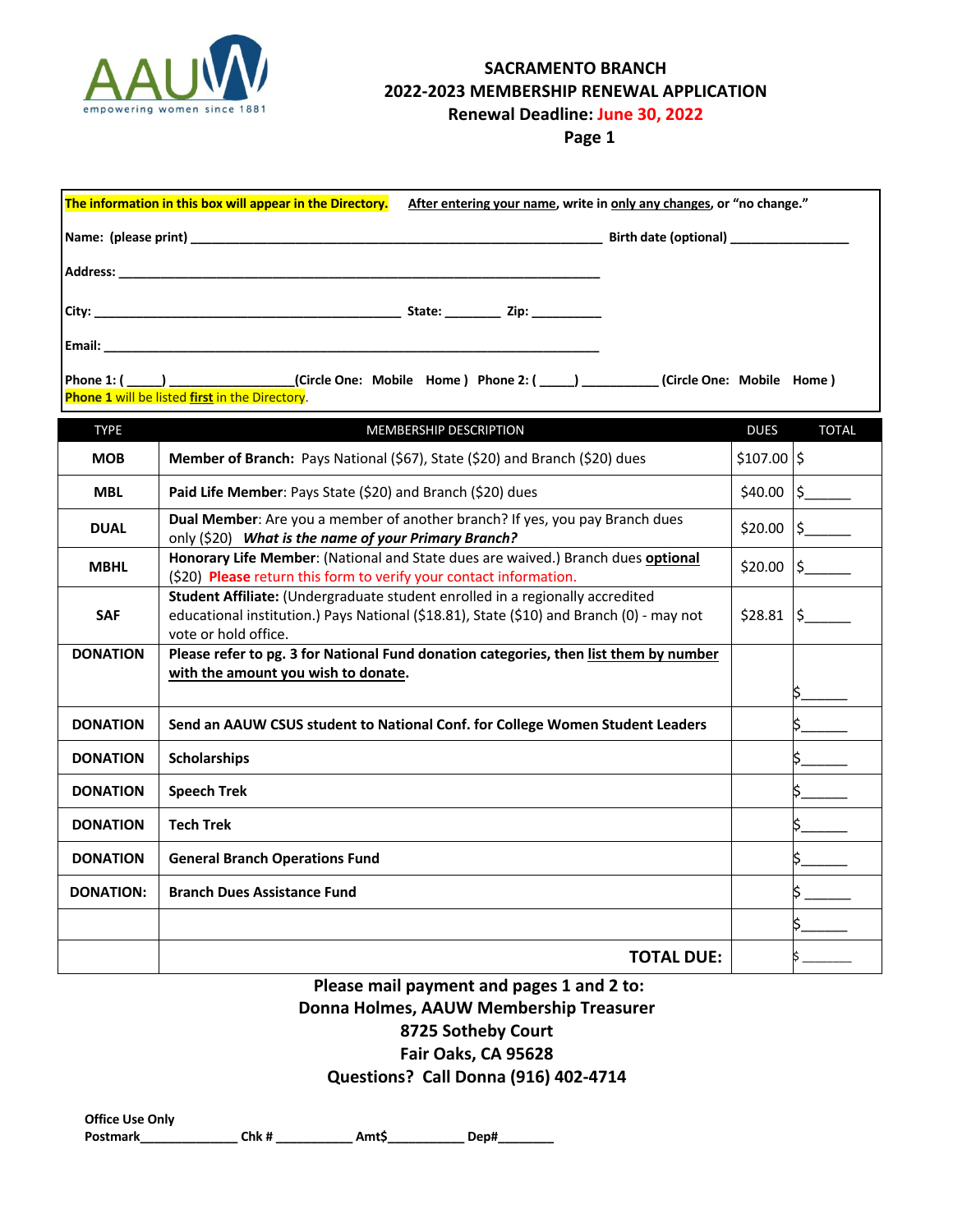

# **SACRAMENTO BRANCH 2022-2023 MEMBERSHIP RENEWAL APPLICATION**

**Page 2**

**NAME \_\_\_\_\_\_\_\_\_\_\_\_\_\_\_\_\_\_\_\_\_\_\_\_\_\_\_\_\_\_\_\_\_** 

**To ensure a vital and productive branch we need everyone's participation. How can you serve our branch this year?** Please check as many as apply.

- 1. \_\_\_\_\_Work on a one time project such as helping with a branch general meeting.
- 2. Serve on a Branch Committee. Check all that apply:

AAUW Funds Public Policy Fund Raising Scholarships

\_\_\_Membership \_\_\_Speech Trek \_\_\_Tech Trek \_\_\_Programs and Events

- 3. \_\_\_\_\_Be a greeter or volunteer at branch events
- 4. \_\_\_\_\_Provide refreshments for a branch event
- 5. \_\_\_\_\_Post AAUW news on social media
- 6. \_\_\_\_\_Work on a community project such as helping refugees learn English
- 7. \_\_\_\_\_\_Take Photographs of branch events
- 8. \_\_\_\_\_Post to social media
- 9. Provide transportation to other members for branch meetings
- 10. Work on leadership development activities for the branch
- 11. \_\_\_\_\_Other skills you can provide, please list:

Do you have any suggestions for programs or interest groups you would like to see in the branch?

Do you need transportation to branch events?

#### **THANK YOU FOR YOUR FEEDBACK AND PARTICIPATION!**